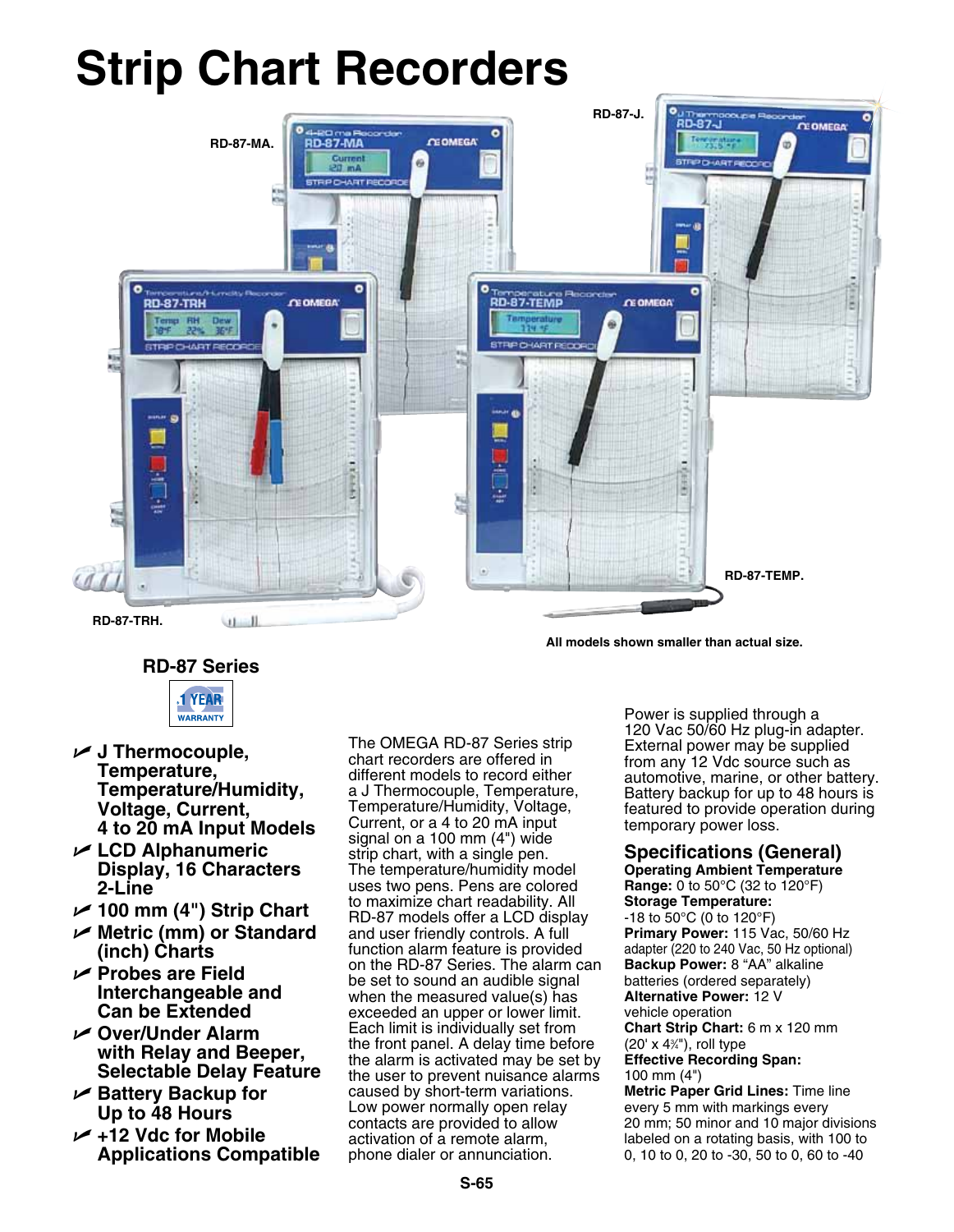#### **Chart Speeds:**

**Standard Paper Grid Lines:** Time line every 0.25" with markings every 1"; 50 minor and 10 major divisions labeled on a rotating basis with 100 to 0, 60 to -40, 150 to 50, 250 to 0, 500 to 0 **Remote Alarm Type:** Normally open, 48 Vac/Vdc, 0.1 A dry contacts **Remote Alarm Connection: 2,**  $\frac{1}{4}$ " terminal (spade) lugs in battery compartment area

1 ⁄2 cm/hour, 1 ⁄4"/hour 2 cm/hour, 1"/hour 4 cm/hour, 2"/hour 8 cm/hour, 4"/hour 16 cm/hour, 8"/hour 1 ⁄2 cm/min, 1 ⁄4"/min 1 cm/min, ½"/min 2 cm/min, 1"/min 4 cm/min, 2"/min

**Chart Speed Accuracy:** ±1% **Alarm Delay Range:** 0, 10, 20, 60, 120 minute

**Display:** Alphanumeric LCD, 16 characters 2 line **RS232 Port Connection:** RJ11 (4 pin) connector in battery compartment area **RS232 Port Parameters:** Data transmitted as measured, 4800 baud, 8, N, 1 **Mounting:** Vertical or horizontal, free standing or wall mounted **Dimensions:** 235 x 184 x 50 mm (9.25 x 7.25 x 2") **Weight:** 1.1 kg (2.5 lb) **Power Consumption:** 3.5 W max

The RD-87-J is a precision strip chart recorder for recording temperature via a J Type thermocouple connected with a miniature (SMP) type connector located in the battery compartment area. A 6' beaded thermocouple fiberglass wire probe is supplied with the unit. Other probes, sold separately, are available as needed for high temperature or other application requirements.

## **Specifications (RD-87-J)**

**Temperature Accuracy:** ±1°C (±2°F)

## **Temperature Ranges**

| °C          | °F          |
|-------------|-------------|
| $-40$ to 60 | $-40$ to 60 |
| -30 to 20   | 0 to 250    |
| $0$ to 50   | 0 to 150    |
| 0 to 100    | $0$ to 100  |
| 0 to 500    | 0 to 500    |
|             | 0 to 1000   |

The RD-87-TRH is a precision temperature, relative humidity and dew point recorder with a digital display. The RD-87-TRH is menu driven and all parameters are shown on a 2-line alphanumeric LCD display. A temperature/humidity probe with 6' cable (2' coiled) is supplied with the unit to connect to an RJ14 (6 pin) connector located in the battery compartment area.

## **Specifications (RD-87-TRH)**

**Temperature Accuracy:** ±1°C (±2°F) **Relative Humidity Accuracy:** ±2% (0 to 95% RH) **Temperature Range:** -40 to 60°C (-40 to 140°F) **Relative Humidity Range:** 0 to 100% **Dewpoint:** Calculated value **Probe Dimensions:** 118 x 14 mm diameter (4.6 x 0.55")

## **Chart Ranges**

| $-40$ to 60   | -40 to 60  |
|---------------|------------|
| $-30$ to $20$ | 50 to 150  |
| 0 to 50       | $0$ to 100 |